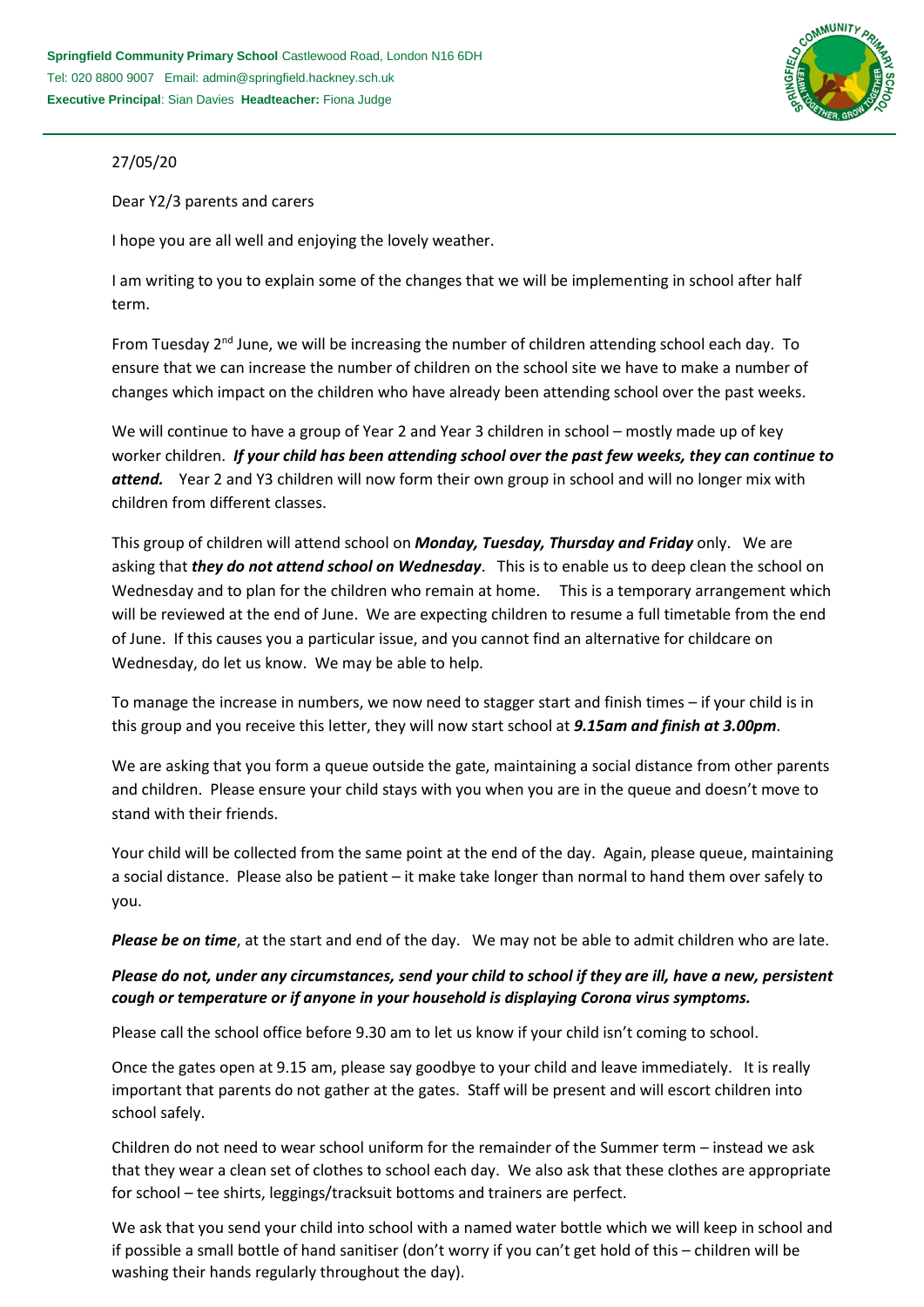To reduce the risk of transmission of the Corona virus, we will not be sending home any reading books or homework books and ask that your child doesn't bring anything into school from home.

If your child has packed lunch, please send it into school in a plastic lunchbox.

Please do not come onto the school site or the school office. Teachers will not be able to have conversations with parents at the gate. If you would like to talk to your child's teacher, please send an email to [admin@springfield.hackney.sch.uk](mailto:admin@springfield.hackney.sch.uk) and they will give you a call back.

We have worked hard to ensure we have done everything we can to minimise risk as the number of children coming back to school increases. We have put considerable thought into how we can ensure our children, staff and community are as safe as possible. We understand that there may be some changes that you are not happy with, including not being able to talk to your child's teacher when you drop off and collect your child. However, do be aware that these changes are hopefully only temporary and are in place to keep everyone safe.

Although your child's day will be different in lots of ways, we will of course ensure we support them and make them feel safe and happy back at school. We will explain carefully to them why we are making changes to our school day and help them to adjust to being back in school, if they have been at home for this period.

 If there is something you want to share with us about your child, or you have any questions, please send an email to [admin@springfield.hackney.sch.uk](mailto:admin@springfield.hackney.sch.uk) 

Thank you for all your support and understanding throughout this difficult period. We look forward to seeing you all at the school gate very soon.

Best wishes

From fudge

Headteacher